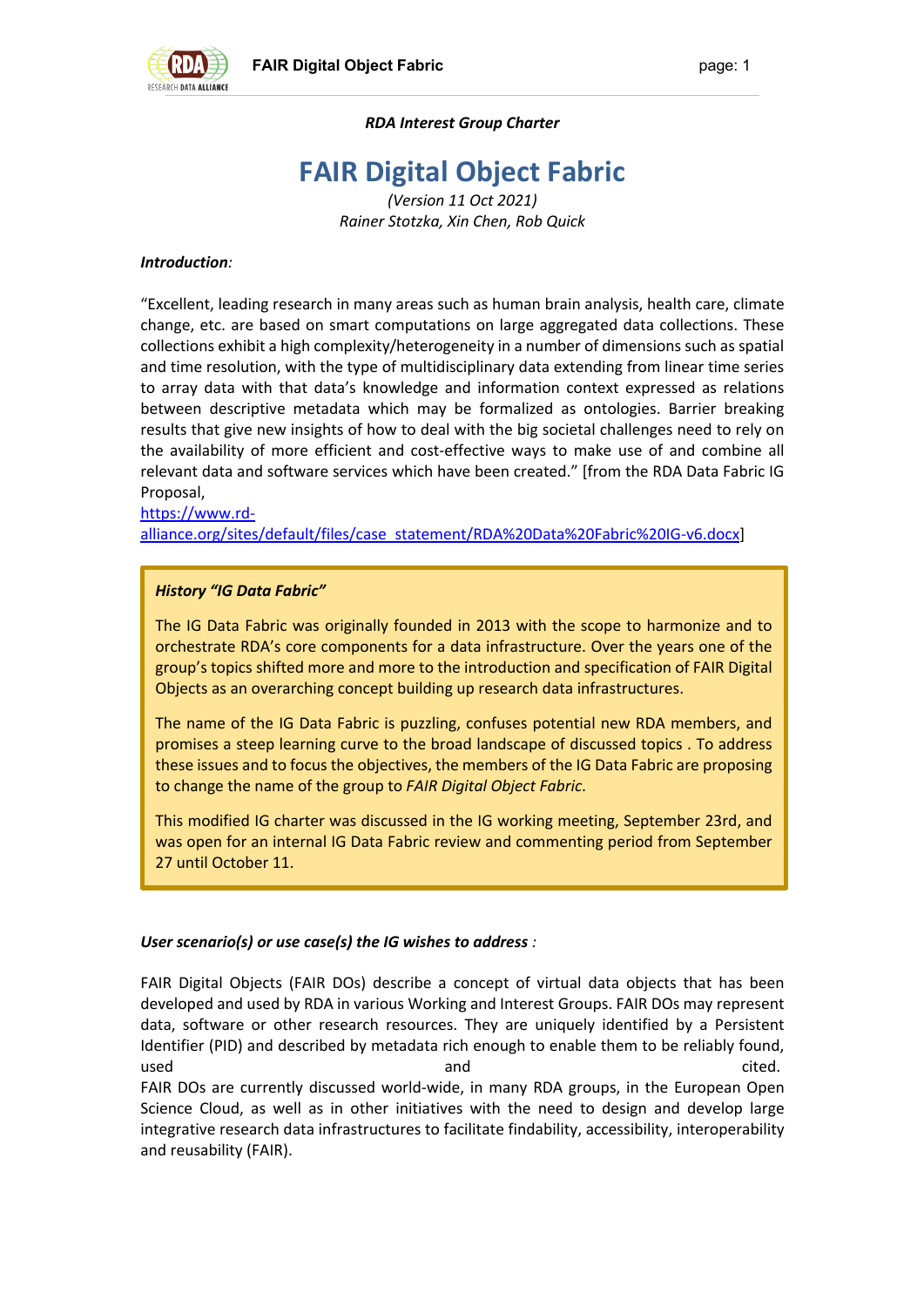

In RDA a communication and coordination platform aiming at

- 1. Creating international consensus about the specification of FAIR DOs,
- 2. Operation model (identifying processes) of FAIR DOs, and
- 3. Exchanging implementation details

is missing.

To address the topic of FAIR Digital Objects in RDA, a BoF session "BoF - Creating an RDA Interest Group on FAIR Digital Objects"

[https://www.rd-alliance.org/bof-session-creating-rda-interest-group-fair-digital-objects] has been organized at Plenary 15. More than 40 participants discussed various scenarios of integrating the topic into RDA's landscape prominently. As a consensus it has been proposed to make use of the existing RDA IG Data Fabric and to focus the scope of the group.

#### *Objectives:*

The IG FAIR Digital Object Fabric will provide a communication and coordination platform aiming at:



Furthermore, the group will

- Regularly present show cases demonstrating the usefulness and practical implementation of FAIR DO principles
- Report and discuss implementation experiences and challenges
- Bridge with the work in the FAIR Digital Object Forum [https://fairdo.org/] and connect to related digital publishing activities across the globe
- Create formal outputs and RDA Working Groups focusing on specific problems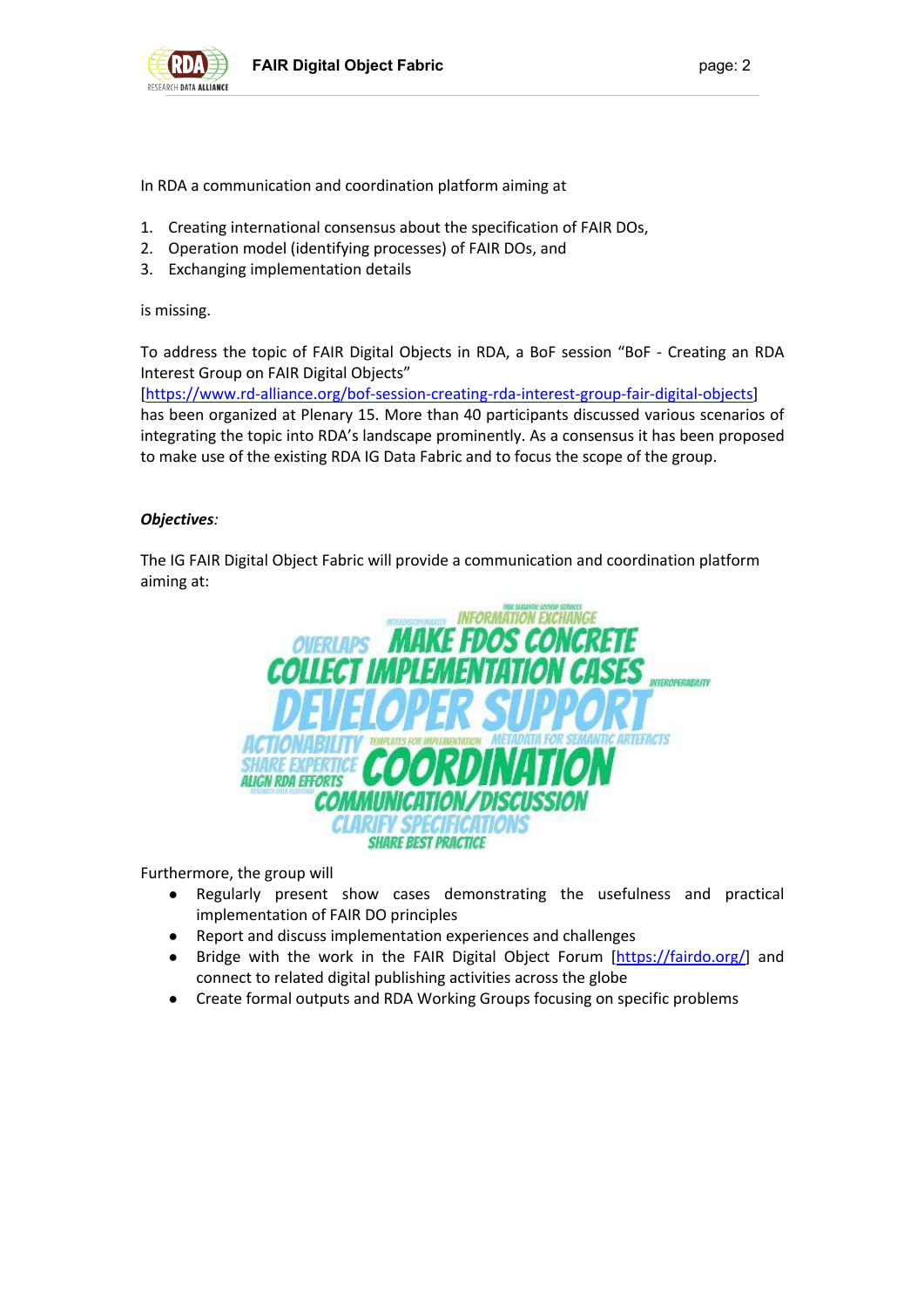

## *Participation:*

The IG invites all members and communities building research data infrastructures to bring in their expertise, to advance, and to propagate the FAIR Digital Object concept. This includes the expertise of a broad range of stakeholders, starting from data producers, infrastructure developers, data stewards, up to policy makers and funders.

Furthermore, the group will bridge actively with the FAIR Digital Object Forum initiative. Many of the initial members are already members of the "old" IG Data Fabric as well active members of the FAIR Digital Object Forum.

#### *Outcomes:*

The group works in a pragmatic manner and is focused on real-life implementations rather than producing textual reports and specifications.

The group will continue to

- discuss the FAIR Digital Object concept,
- organize project shares, see https://www.rd-alliance.org/group/data-fabric-ig/wiki/monthly-meetings,
- collect and share information, see https://www.rd-alliance.org/group/data-fabric-ig/wiki/rda-ig-data-fabric-fair-digitalobjects, and
- organize RDA Plenary sessions.

#### *Mechanism:*

The group operates following the RDA guiding principles of openness, consensus, inclusiveness, harmonization, community-driven, and non-profit & technology-neutral. All discussions and outputs will be open to all RDA members and beyond. Outputs and results will be derived by consensus within the IG.

The IG will continue to organize monthly meetings and plenary sessions.

#### *Timeline:*

- organize 10 meetings and project shares
- organize two plenary sessions